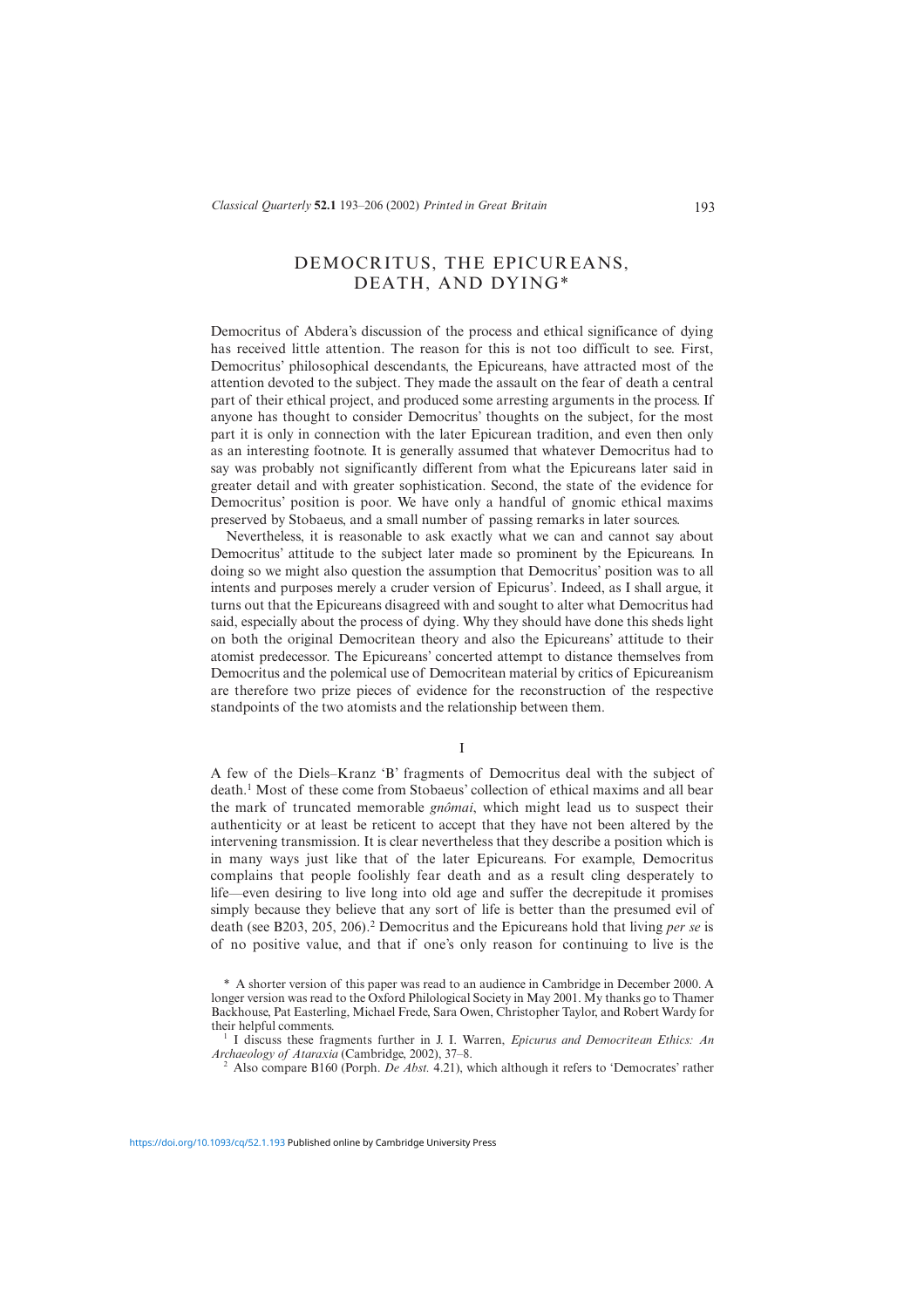mistaken thought that death is worse than any sort of life, then one's values are in dire need of reassessment. Sometimes it is better to die than to live on in hardship.

Democritus similarly argues that a life worth living is a life one enjoys (see B160, 199, 200, 201). Many people take no enjoyment from life because they are overwhelmed by the fear of death. They crave a long lifetime, but take nothing of any value from it, perhaps because all the pleasures of life are overshadowed and obliterated by a constant anxiety that life is about to end. In contrast, someone who has conquered the fear of death can enjoy what life he has. This divorce of the value of a life from its duration is something that can be paralleled in Epicureanism.<sup>3</sup> Again, there is no reason to think that Epicurus was not to some extent influenced by Democritus in this regard, and Lucretius too echoes these Democritean themes when he notes that some people are so overwhelmed by the fear of death that they paradoxically appear to pursue annihilation—oblivious to the fact that this is the very source of their irrational and pernicious anxiety.4

II

Let us turn now to consider more specifically the relationship between Democritus and the Epicureans. We have already seen large areas of agreement between the two atomists, and Epicurus and his followers certainly could and on occasion did cite Democritus'views on death with approval. We have two examples from Philodemus' treatise *De Morte*, of which only the fourth book survives on fragments of papyri from Herculaneum (*P.Herc.* 1050)*.* 5

εἶθ' ὅταν ἐναρ|γὴς αὐτοῦ [sc. τοῦ θανάτου] γένηται θεωρία[[ι]], παράδο|ξος αύτοις υποπίπτει· παρ' ήν αιτίαν | [ο]ύδε διαθήκας υπομένοντες γράφεσ|[θ]αι περικατάληπτοι γίν[ο]νται καὶ δί|[χ<sup>η</sup> ἐμφορεῖν ἀναγκάζονται κατ[ὰ] Δη|μόκριτον. (Philodemus, *De Morte* 39.9–15 Gigante)

## 13–14: ΔΙ]. ΕΜΦΟΡΕΙΝ Ρ ΔΙ]. ΕΜΦΕΡΕΙΝ Ο ΔΙ]. ΕΜΦΟΡΕΙΝ Ν.

 $\delta\ell$ [χ<sup>'</sup>] ἐμφορεῖν Gigante; δί[[σσ'] ἐμφορεῖν Diels, Kuiper

Further, when contemplation of death becomes clear, it assails them as a paradox. For this reason they become entirely consumed, cannot bear to write their own wills and, according to Democritus, are forced 'to be in two minds'.

than Democritus seems to me to be plausibly Democritean in content. See C. C. W. Taylor, *The Atomists: Leucippus and Democritus* (Toronto, 1999), 223–7, 238. The 'Democrates'fragments are colllected as DK B 35–115.

<sup>3</sup> Epic. *Ep.Men.* 124; *K.D.* 20, 21. Cf. J. I. Warren, 'Epicurean immortality', *OSAPh* 18 (2000), 231–61, at 236–44.

<sup>4</sup> Lucr. *D.R.N.* 3.79–82: saepe usque adeo, mortis formidine, vitae | percipit humanos odium lucisque videndae, | ut sibi consciscant maerenti pectore letum | obliti fontem curarum hunc esse timorem.

<sup>5</sup> Cf. P.-M. Morel, *Démocrite et la Recherche des Causes* (Paris, 1996), 289. There are copies of the Oxford *disegni* reproduced in an appendix to W. Scott, *Fragmenta Herculanensia* (Oxford, 1885), some of which also appear in J. Hayter, *Thirty-six Engravings of Texts and Alphabets from the Herculanean Fragments taken from the Original Copper Plates* (Oxford, 1891). The most recent edition of all the surviving text is by T. Kuiper, *Philodemos over den Dood* (Amsterdam, 1925). M. Gigante, in 'L'Inizio del Quarto Libro «Della Morte» di Filodemo', in his *Ricerche Filodemee2* (Naples, 1983), 115–61, and 'La Chiusa del Quarto Libro «Della Morte» di Filodemo', ibid. 163–234, gives new texts for cols. 1–9 and 37–39.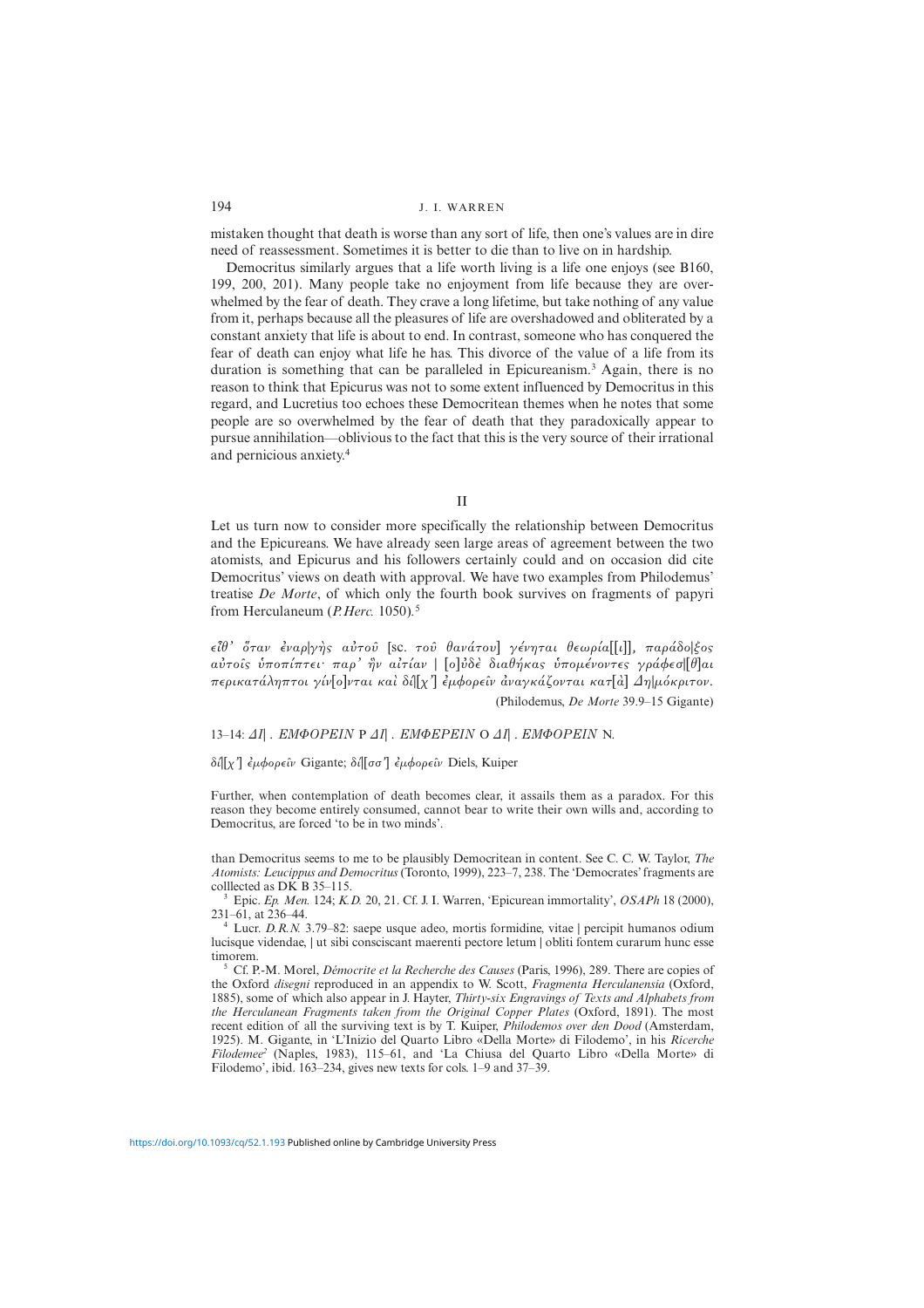This reference comes at the very end of the extant text of Philodemus'treatise. As ever with such passing references, it is unclear just how much of what proceeds is intended to be 'according to Democritus'. A more generous account offers all the previous sentence as relating Democritus'view. In that case, the early atomist noticed that some people are so paralysed by the fear of death that paradoxically they do not even manage to write a will. The least generous account restricts the reference to the immediately preceding words:  $\delta\ell$ [χ<sup>2</sup>]  $\epsilon\mu\phi$ ορείν, and must regard this as a Democritean expression that Philodemus feels captures the kind of paradoxical attitude to which these people are prone.6 At the very least this is what Philodemus attributes to Democritus, but unfortunately the meaning of this Democritean observation is far from lucid. Indeed the text itself is disputed as a result of its obscurity. The two major proposals are: δί $\sigma$ <sup>7</sup>  $\epsilon \mu \phi$ ορείν (Diels, Kuiper) and δί $\left[\chi^2\right]$   $\epsilon \mu \phi$ ορείν (Gigante).<sup>7</sup>

The former possibility,  $\delta \ell$ [σσ<sup>'</sup>]  $\epsilon \mu \phi \circ \rho \epsilon \hat{\iota} \nu$ , retained in Kuiper's edition of the text and accepted in Taylor's edition of the fragments of Democritus and Leucippus, is generally understood to mean something like 'stuffing themselves with double portions'.8 The sense of this, however, is still obscure. Kuiper suggests that it refers to a dying or condemned person desperate to pack in to his remaining life as many pleasures as possible, and therefore eating twice as much as normal.<sup>9</sup> However, the sense of 'taking one's fill' would be better reflected by a verb in the middle voice.<sup>10</sup> Instead Philodemus uses an active verb, which is most naturally translated as 'to fill (something) twice'or 'to pour in double amounts'.11

The latter suggestion,  $\delta \ell | \chi' | \epsilon \mu \phi \circ \rho \epsilon \hat{\nu}$ , is interpreted by its proposers as being equivalent to  $\delta_{\iota\chi\o\phi\rho o\nu\epsilon\hat{\iota}\nu}$ , 'thinking double thoughts', and further argued to mean in this context that these will-makers are producing inconsistent provisions in their wills.<sup>12</sup> While this does at least give an immediately comprehensible meaning to the text and is in keeping with the context of the surrounding discussion, I disagree with the interpretation offered. Rather than producing inconsistent provisions in the will, these people seem rather to be caught in two minds about whether to write a will at all. That surely must be the sense of the preceding phrases. These people are assailed by the terrifying vision of death, which Philodemus interprets as betrays a lingering commitment to some sort of *post mortem* survival. This commitment should lead them, if they were rational and consistent, to write a will in some attempt to control the fate of their lingering *post mortem* interests in the world. However—and this is why the vision of death can be called paradoxical—the contemplation of death is simultaneously so disturbing that it paralyses them and prevents them from carrying out even this action. When they come to contemplate writing a will, this involves them confronting their mortality and, rather than acting in accordance with their pre-

<sup>6</sup> David Armstrong, who is currently preparing a new edition and translation of Philodemus' *De Morte*, tells me that he prefers this more restricted reference to Democritus.

<sup>7</sup> M. Gigante and G. Indelli, 'Democrito nei Papiri Ercolanesi di Filodemo', in F. Romano (ed.), *Democrito e l'Atomismo Antico* (Catania, 1980), 451–66, at 456–8. Gigante (n. 5), 227–9 has a good discussion of previous conjectures and interpretations.

<sup>9</sup> Kuiper (n. 5), 136, n. 114. Cf. Pl. *Phaedo* 116e2–5.

<sup>11</sup> Gigante (n. 5), 228. Cf. Diod. Sic. 16.93.7.

<sup>12</sup> Gigante and Indelli (n. 7), 458, n. 35. Gigante defends this again at length in Gigante (n. 5), 227–33. He compares Plut. *De Virtute Morali* 447C: τί ούν; φασίν, ούχὶ καὶ τὸ βουλευόμενον τοῦ ἀνθρώπου πολλάκις διχοφορεῖ καὶ πρὸς ἐναντίας ἀνθέλκεται δόξας περἱ τοῦ συμφέροντος  $\partial \lambda \lambda'$  έν έστι;. Also see LSJ s.v. διχοφορέω.

Taylor (n. 2),  $155$ .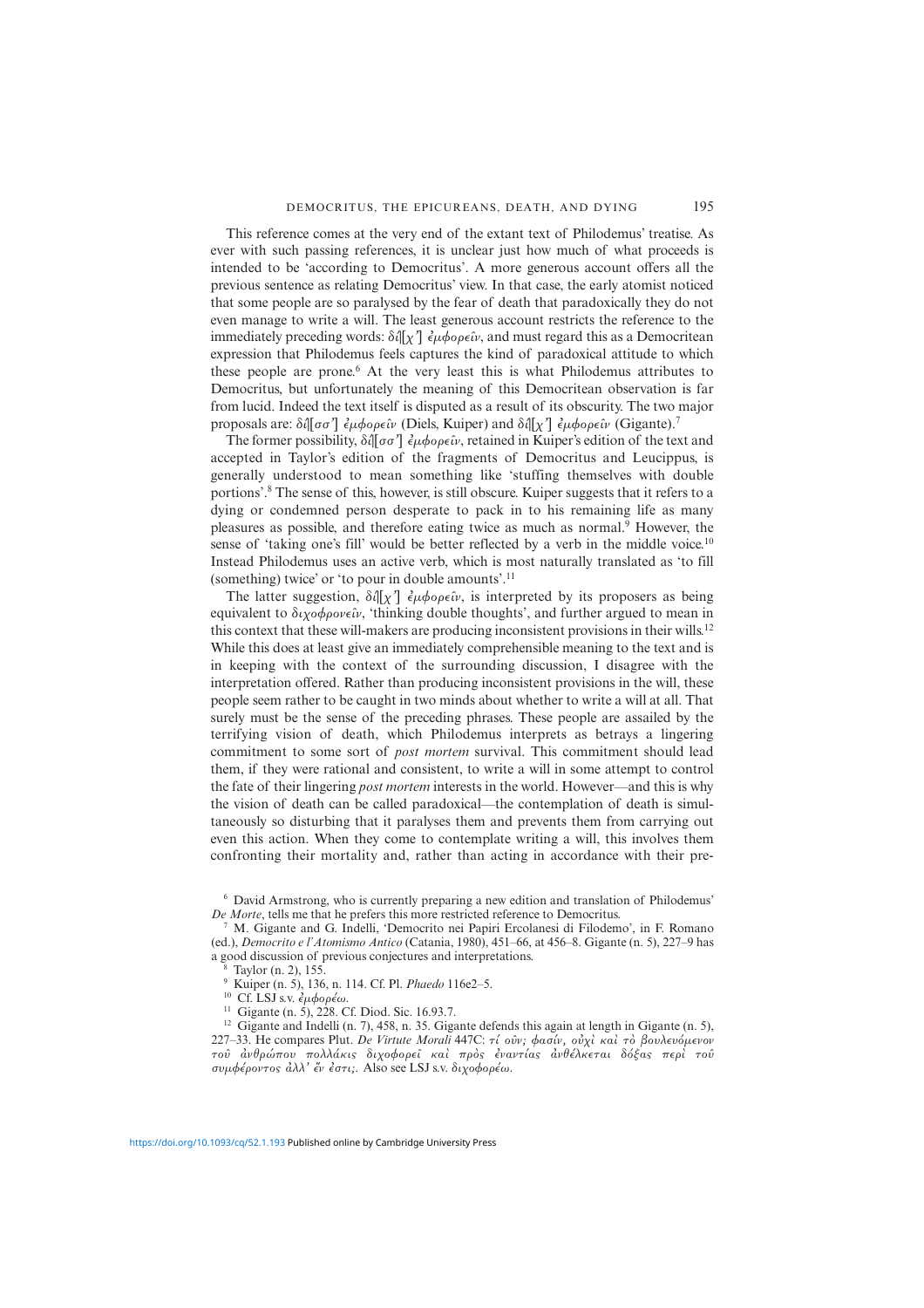suppositions, they fall back into horrified inactivity.<sup>13</sup> We might recall here the paradoxical attitude displayed by the 'fools'in the Democritean fragments preserved by Stobaeus, especially B199–201.

Democritus'second appearance in Philodemus' *De Morte* is not so difficult to interpret, but again the text is in a relatively poor state and survives only in the form of an Oxford *disegno* of the original papyrus.14

της δ' αὖ [σηπε]δόνος έχε[ται κατά] | Δημόκριτο[ν καὶ] τὸ δυσωπε[ισθαι] | διὰ τὴν δσφ[ρ]αντ[ικ]ών τού[των φαν]|τασ[ίαν] καὶ [δ]υσμο[ρφ]ίας· κατα[φέρον]|ται γὰ[ρ] επί [το]ιούτ[ο] πάθος ώσὰν τῶ[ν] | μετὰ τ[ῆς εὐσ]αρκίας [κ]αὶ τοῦ κάλλου[ς] |  $\frac{\partial \pi}{\partial y}$ σκόν $\frac{\partial \pi}{\partial y}$ ....| [κ]αί παραπέμπουσιν, ότι [πάν]|τες αμα τοίς ώς Μίλων εύσά[ρ]κοις όλίγου | μέν χρόνου σκελετοί γίνονται, τὸ δὲ | πέρας είς τὰς πρώτας αναλ[ύ]ονται φύ σεις· υπακουστέον δε δήλον ότι τα τοις | ειρημένοις ανάλογα και περ[i] της κα[κο|χ]ροίας και συνόλως της δυσμορφίας. [κε]|νότατον τοίνυν έστιν τὸ λυπείσθαι προ|ορωμένους [τ]ήν οὐ πολυτελή ταφήν | καὶ [π]ε[ρ]ίβλεπ[τ]ον,  $\frac{\partial}{\partial \lambda}$ λά λιτήν και προσ|τυχ[ού]σαν. (Philodemus, *De Morte* 29.27–30.11 Kuiper)

31  $\Omega \Sigma A I$  O; ώσαν Buecheler, σκιαί Diels, ώς  $d\pi < \delta$ > Gigante and Indelli.

According to Democritus people shrink from decay because of the impression of [foul] odours and the unpleasant appearance. For [bodies?] are reduced to such a state, just as those belonging to people who die in good physical condition and with beautiful appearance [. . .] and they give a funeral escort because everyone becomes a skeleton in a short time, those as beautiful as Milon just as quickly, and finally they are dissolved into first natures. So it should be heeded that it is clear that things analogous to what has been said are also the case for [those with] an ugly appearance and in a generally poor physical state. Therefore it is with utter foolishness that people are disturbed who foresee not a rich and well-arranged funeral but a cheap and hasty one.

At this point in the text Philodemus is canvassing various possible objections to his thesis that death is 'nothing to us'. There is a lacuna in column 29 between lines 18 and 27, but in what text we have before the quotation above Philodemus has been discussing whether it is better to die in battle than from a plague or illness, and offers the examples of Themistocles and Pericles as well as Metrodorus and Epicurus as honoured men who died from various diseases.

Then Philodemus cites with approval Democritus'claim that the reason we tend to feel disgust at the sight of corpses is merely aesthetic. He sides with Democritus in denying any moral or theological significance to the common repulsion felt when faced with a dead body. Philodemus explains that this process occurs rapidly even to those who when alive had a beautiful physical appearance like Milon.<sup>15</sup> They too rapidly dissolve into their physical constituents, losing their beauty as they decay. He concludes from this that it is therefore irrational to feel distress at the prospect of not being properly buried, and in later columns points out that many great men have not been buried properly, and that in any case since death is the end of all sensation no harm or benefit can come to anyone whatever is done with their corpse  $(\vec{v}\pi)\vec{e}_\rho \gamma \vec{v}_\rho \gamma \vec{v}_\rho + \vec{v}_\rho \gamma \vec{v}_\rho + \vec{v}_\rho \gamma \vec{v}_\rho + \vec{v}_\rho \gamma \vec{v}_\rho + \vec{v}_\rho \gamma \vec{v}_\rho + \vec{v}_\rho \gamma \vec{v}_\rho + \vec{v}_\rho \gamma \vec{v}_\rho + \vec{v}_\rho \gamma \vec{v}_\rho + \vec{v}_\rho$ 

 $<sup>13</sup>$  This raises a number of questions about the rationality of writing a will if one is convinced,</sup> as Epicurus professed to be, that there are no *post mortem* interests. See J. I. Warren, 'Epicurus' dying wishes', *PCPhS* 47 (2001), 23–46.

<sup>&</sup>lt;sup>14</sup> Col. 29 appears as fr. 17 in Scott  $(n.7)$ , appendix, plate xxviii.

<sup>&</sup>lt;sup>15</sup> A six times Olympic victor from Croton in the late sixth century. He was considered to be a beautiful physical specimen. Cf. *RE* s.v. (2).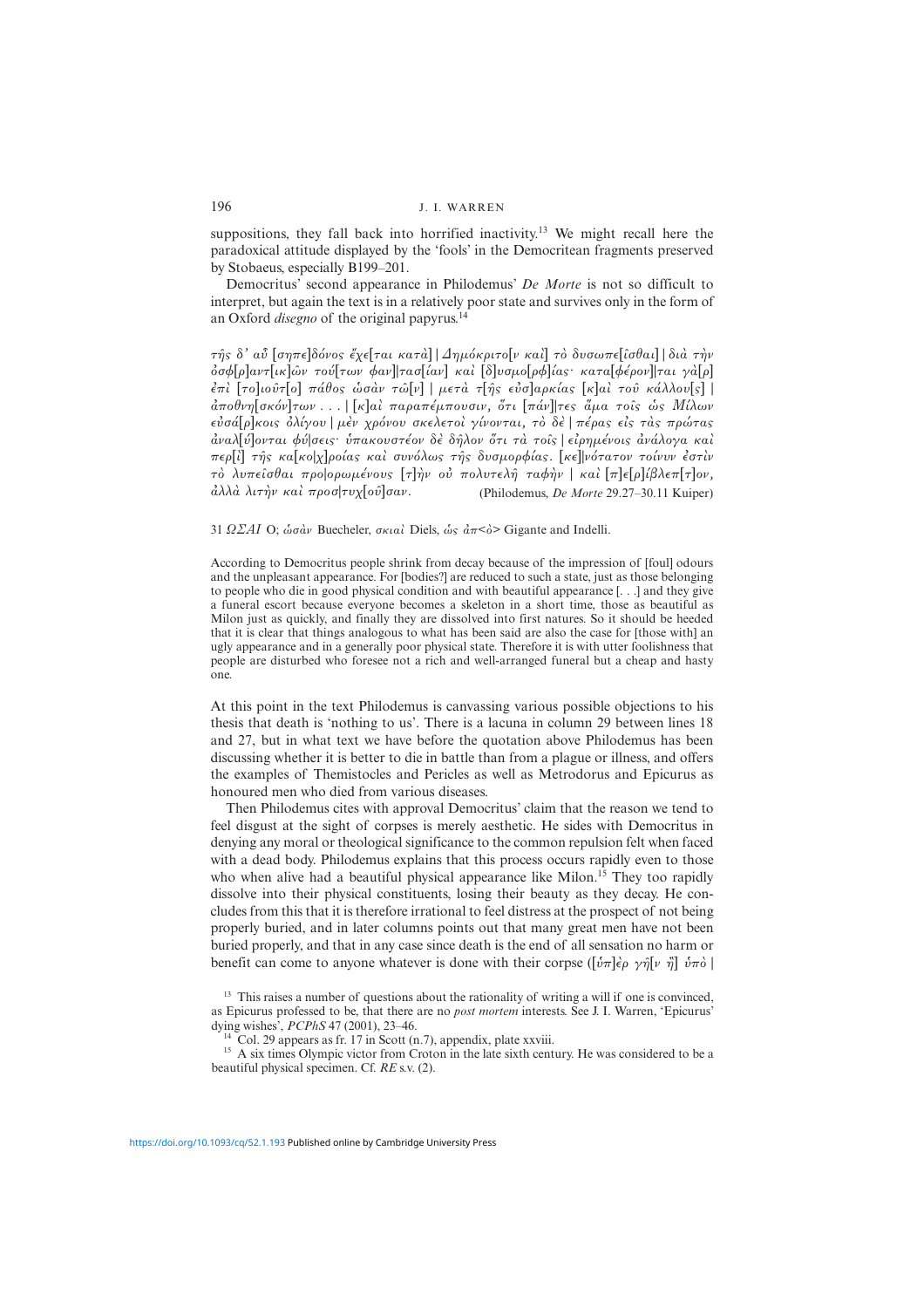$\gamma[\hat{\eta}]\nu \frac{\partial \varphi}{\partial \eta}$   $\tau[\hat{\eta}]\nu$ , 32.23–4). It is once again unclear how much of this material can be said to be 'according to Democritus'. At the very least, Democritus provided the explanation for the repugnance most people experience when faced with a decaying corpse. It is plausible to suppose that this diagnosis was at least in part aimed at offering an alternative explanation to the more common view that decaying, untreated bodies are a source of pollution.16 According to Democritus, decaying corpses are not intrinsically or morally repugnant. Rather, the process of putrefaction causes unpleasant smells and a repellent appearance—two properties that have therefore been misinterpreted generally and made the basis for an unjustified moral stance. The Epicureans can heartily agree with this explanation, and also endorse the thought that we should stop feeling so concerned with the preservation and disposal of our own corpses.17 Not only would this help to quell any residual superstitious concerns their audience might have about the welfare of the corpse after death, it also contributes generally to their desire to insist on a strict separation between the *ante mortem* individual and his *post mortem* remains. These latter do not constitute the person in any way, and therefore are of no concern to us. However, this very insistence will lead them into conflict with some of Democritus'other claims about death.

#### III

The Epicureans were not always so positive about their atomist predecessor, and one of the areas of disagreement was over the question of the nature of death—or more specifically over the nature of dying, by which I mean the process of passing from life to death. There are a number of sources which suggest that Democritus undertook some minimal empirical research into the process of bodily decay. They report that as a result of his observations Democritus argued that the soul lingers for a while in a corpse and even that some psychic activities continue after the apparent point of death. In some sources it is even suggested that Democritus allowed that corpses retain some degree of perception. These sources are collected in DK A 117 and 160 (also see Taylor §112).

quin etiam vir iure magni nominis Democritus ne finitae quidem vitae satis certas notas esse proposuit, quibus medici credidissent: adeo illud non reliquit, ut certa aliqua signa futurae mortis essent. (Celsus *De Med.* 2.6.14)

Indeed, Democritus too, a man of justly great reputation, proposed that there are not even sufficiently sure signs of when life has come to an end—which doctors had trusted in previously. He went so far as also to deny that there were certain sure signs of imminent death.

Plato, etsi quas vult animas ad caelum statim expedit, in Politia autem cuiusdem insepulti cadaver opponit longo tempore sine ulla labe prae animae scilicet individuitate servatum. ad hoc et Democritus crementa unguium et comarum in sepulturis aliquanti temporis denotat.

(Tertull. *De An.* 51.2)

Plato, even though he immediately releases whatever souls he pleases to heaven, nevertheless alleges in the *Republic* that the corpse of one particular unburied individual was preserved without any damage, not doubt because of the indivisibility of the soul [sc. from the body]. On

<sup>17</sup> D.L. 10.118: ούδε ταφής φροντιείν [sc. τον σοφόν]. Diogenes of Oinoanda 73.1.8–2.1 Smith declares that he feels no concern about the eventual putrefaction of his corpse. Lucretius *D.R.N.* 3.581 offers the putrefaction of the body after death as evidence for the interdependence of body and soul.

<sup>16</sup> See R. Parker, *Miasma* (Oxford, 1983), 32–48.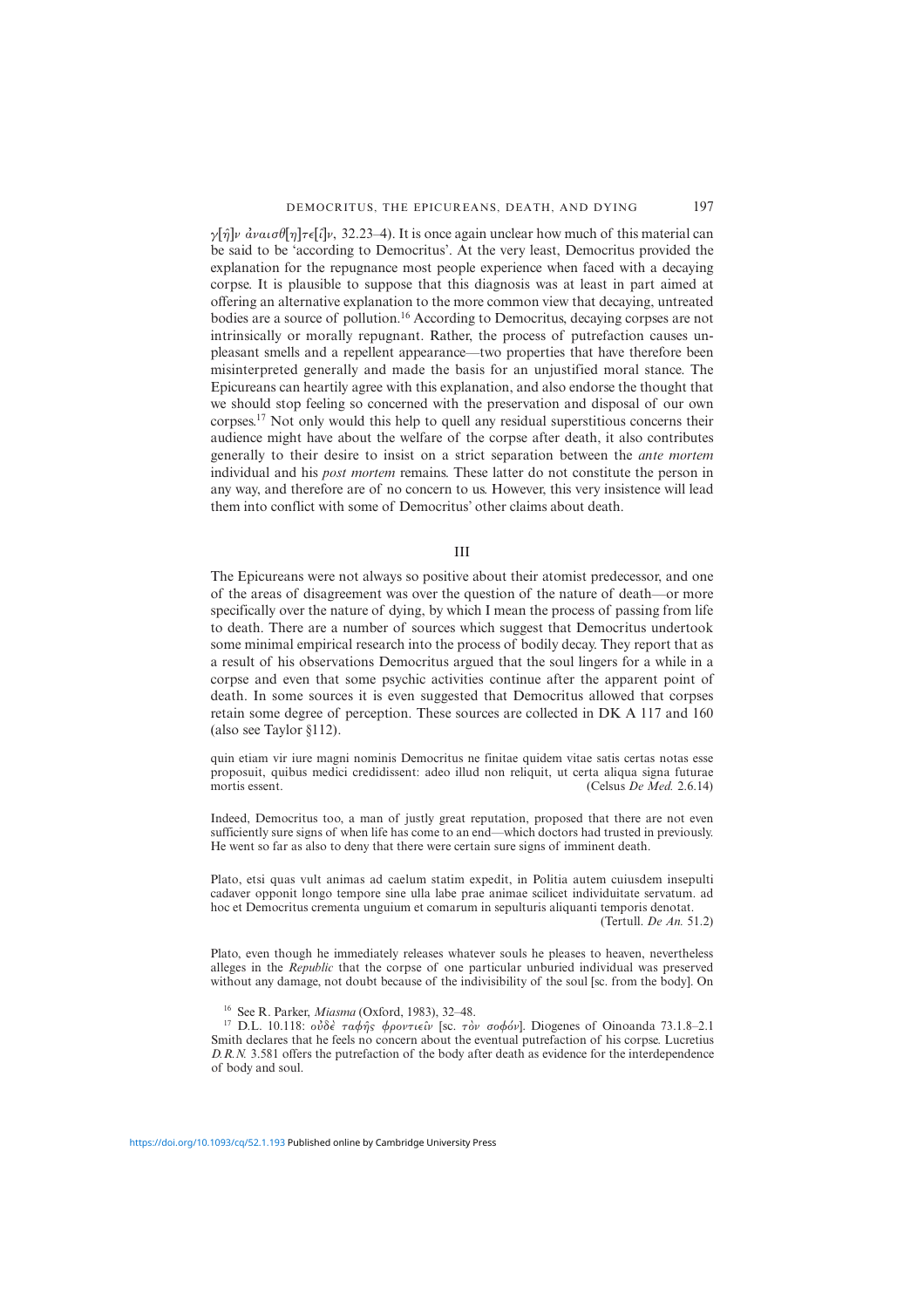the same topic, Democritus too notes the continued growth for some period of time of the nails and hair of those awaiting burial.

δ δε Δημόκριτος πάντα μετέχειν φησί ψυχής ποιάς, καί τὰ νεκρὰ τῶν σωμάτων, διότι αεί διαφανώς τινος θερμού και αισθητικού μετέχει του πλείονος  $\delta$ ιαπνεομένου. (Aëtius 4.4.7)

Democritus says that all things share in soul of a sort, including dead bodies. For these always clearly have a share of a certain perceptible heat, although most has been exhaled.

τά νεκρά τών σωμάτων αισθάνεται, ώς ὤιετο Δημόκριτος.<sup>18</sup> (Alex. Aphrod. *in Arist.Top*. 21, 21)

Dead bodies perceive, as Democritus thought.

These various *testimonia* contain a number of different claims, all centred around the discussion of the possibility of psychic functioning of some sort being present in things which are not or are no longer alive. Tertullian, for example, suggests that Democritus took the apparent growth of fingernails and hair on a corpse to be a sign that the soul was lingering in some form in the body.19 Aëtius offers a more generalized claim: everything contains a soul of a sort, or perhaps some amount of psychic material. Even corpses show signs of the continued presence of heat after much of the warmth that characterizes a living human has dissipated. Alexander of Aphrodisias simply relates that, according to Democritus, corpses perceive. While most of these sources seem happy to talk as if Democritus asserted that 'the dead' showed signs of such residual psychic processes, Celsus takes Democritus to be arguing that there is no definite criterion by which we can determine whether a person is dead or alive. This could follow from the same empirical observations as referred to in the other sources: warmth, usually a sign of life, is present even in bodies commonly designated as dead. Similarly, hair and nails continue for some time to grow on such bodies. Perhaps, therefore, the boundary between being alive and being dead is neither simple nor clear. In that case, when the other *testimonia* refer to dead bodies or corpses, perhaps they are echoing an original Democritean assertion of the following sort: 'What *we call* a corpse still retains warmth, still grows hair and nails, and (perhaps) still perceives.'

When modern commentators look at these sources in a bid to explain the disagreements between Epicurus and Democritus, they tend to connect them with Democritus' psychological theories. Two points of divergence between Democritean and Epicurean psychological theory are generally noted. It is pointed out, sometimes with reference to the testimony of Aristotle's *De Respiratione* 471b30ff. (DK A106), that Democritus considered that respiration maintained an equilibrium between psychic atoms within the body and those in the surrounding atmosphere. As a result, death might be a

<sup>18</sup> Alexander reports this as a coda to an example of a particular kind of fallacy. Corpses undergo *kinêsis* and *alloiôsis*; things which perceive undergo *kinêsis*; therefore corpses perceive. There is no need to think Alexander is accusing Democritus of supporting the fallacy, merely its conclusion.

<sup>19</sup> In fact, these observations are misleading. A. Fatteh, *Handbook of Forensic Pathology* (Philadelphia, 1973), 250: 'The growth of hair stops at death, but sometimes the beard appears to be more prominent than it should be. The apparent growth after death is caused by postmortem shrinkage of the skin and greater exposure of hair shafts above the epidermis.'I am reliably informed that the growth of fingernails is also an illusion caused by shrinkage and desiccation of the skin. Any real growth which occurs after death is negligible.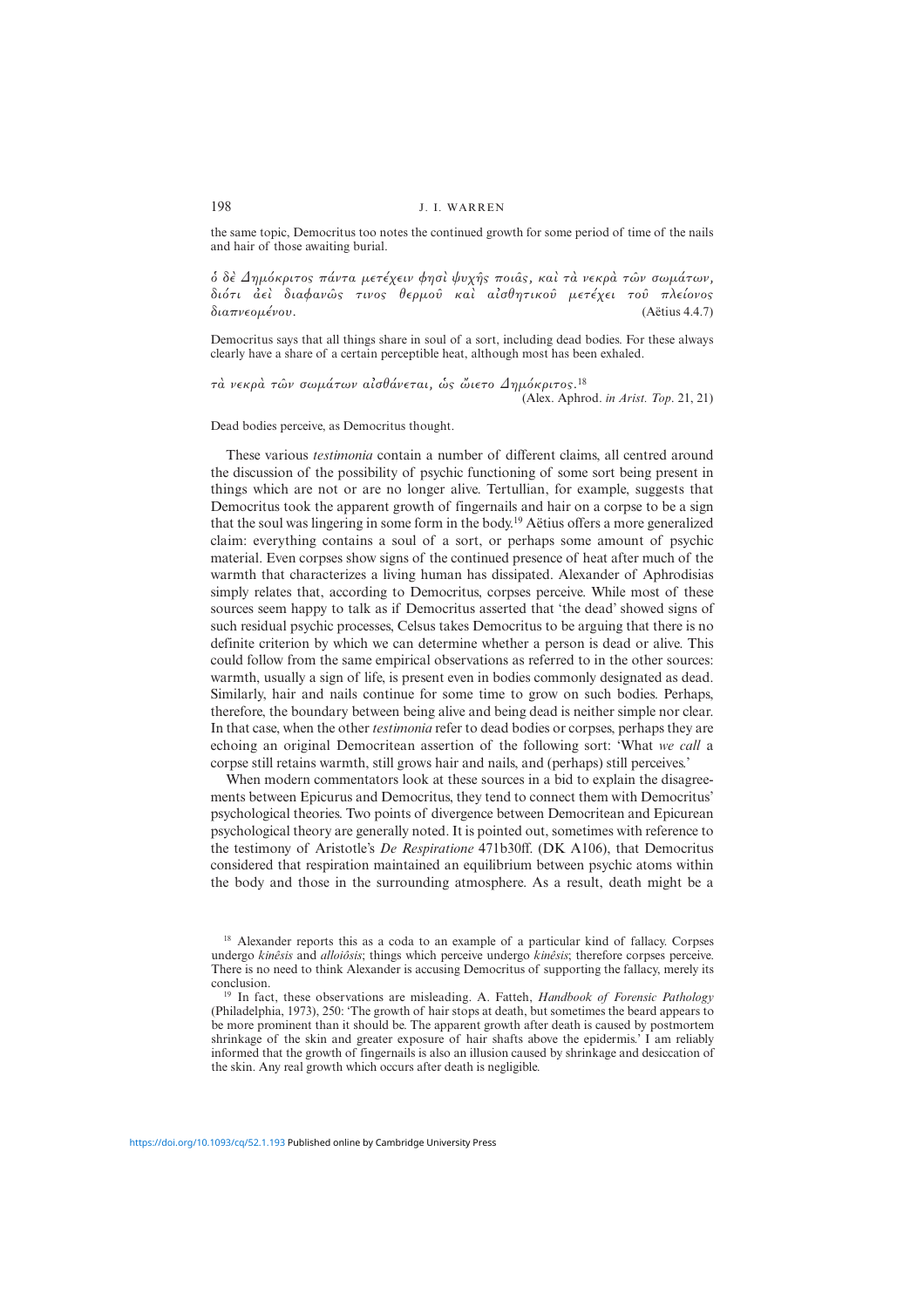protracted process as this equilibrium gradually fails.<sup>20</sup> Democritus also insisted that soul and body atoms alternate throughout the organism, whereas the Epicureans placed the atoms of the *animus* (τὸ λογικόν) deep within the chest, and those of the *anima* (τὸ ἄλογον) in particular places through the rest of the body in order to function as a sensory and proprioceptory system (see  $\Sigma$  to *Ep. Hdt.* 66, Lucr. *D.R.N.* 3.370–80).21 Therefore the disruption of the complex of soul atoms is for Democritus potentially a more protracted event. I do not deny that Democritus and the Epicureans differed on these points, but I think it is possible to offer an interpretation of Democritus' interest in the process of dying which better explains the criticisms levelled against it by the later Epicurean sources. In particular, the Epicureans were, I suggest, dissatisfied with Democritus'views transmitted to us in the *testimonia* just surveyed, because they threaten either to allow psychic activity to bodies correctly classified as dead or to make the very distinction between death and life vague and unclear.

As we have seen, in general terms the Epicureans could be happy with Democritus' attitude towards death. Both Epicurus and Democritus considered the state of being dead to be one in which the soul is dispersed and in this sense death is the annihilation of the individual. As a result 'being dead' is nothing to us  $(K, D, 2; \delta \theta \hat{\alpha} \hat{\alpha} \hat{\alpha}) \hat{\delta} \hat{\epsilon} \hat{\gamma}$ πρός ήμας· τό γάρ διαλυθέν αναισθητεί, τό δ' αναισθητούν ουδέν πρός ήμας).

Although this mode of argument has never met with universal approval, it is certainly a position that the Epicureans were keen to maintain. But it is also a position that focuses on the state of being dead rather than the process of dying, and asks us to think primarily of the former as the source of our anxiety. It also relies heavily on there being a clear distinction between the state of being dead, which is 'nothing to us', and the state of being alive. In that case, it is perhaps not so hard to see why they might have had difficulties with Democritus'insistence that corpses retain psychic functions, especially if, as Alexander suggests, this included the power of perception. By emphasizing the protracted nature of dying, Democritus has made the distinction between being alive and being dead less clear.<sup>22</sup> The possibility that dying might necessarily be a protracted and perceptible process is one that the Epicureans are keen to de-emphasize, if not avoid entirely. For example, in the section of the *Letter to Herodotus* which deals with the relationship of body and soul (64–5), Epicurus insists on two claims. First, once and as soon as the soul leaves the body all perception is lost. Second, the soul may survive considerable damage to the person and still perceive—in which case the person is still alive.<sup>23</sup> The picture which emerges is that either the soul is

<sup>20</sup> See Morel (n. 5), 145ff., M. L. Silvestre, *Democrito e Epicuro: il Senso di una Polemica* (Naples, 1985), 93–6.

<sup>21</sup> See D. N. Sedley, *Lucretius and the Transformation of Greek Wisdom* (Cambridge, 1998), 68–72.

<sup>22</sup> J. Salem, *Démocrite: Grains de Poussière dans un Rayon de Soleil* (Paris, 1996), 206. Compare modern difficulties in defining a precise moment of death, especially given the modern ability to maintain certain brain functions artificially. See P. Singer, *Rethinking Life and Death: The Collapse of our Traditional Ethics* (Oxford, 1994), part 1; F. Feldman, *Confrontations with the Reaper: A Philosophical Study of the Nature and Value of Death* (Oxford, 1992), part 1.

<sup>23</sup> Epic. *Ep. Hdt.* 64–5: διὸ <u>ἀπαλλαγείσης τῆς ψυχῆς</u> οὐκ ἔχει [τὸ ἄθροισμα] τὴν αἴσθησιν. οὐ γὰρ αὐτὸ ἐν ἑαυτῷ ταύτην ἐκέκτητο τὴν δύναμιν, ἀλλ' ἑτέρωι ἅμα συγγεγενημένωι αυτώι παρεσκεύαζεν, δ διά της συντελεσθείσης περί αύτο δυνάμεως κατά την κίνησιν σύμπτωμα αίσθητικὸν εὐθὺς ἀποτελοῦν έαυτῶι ἀπεδίδου κατὰ τὴν ὁμούρησιν καὶ συμπάθειαν και έκείνωι, καθάπερ είπον. διο δή <u>και ένυπάρχουσα ή ψυχη</u> ούδέποτε άλλου τινός μέρους απηλλαγμένου αναισθητεί· αλλ' α αν και ταύτης ξυναπόληται του στεγάζοντος λυθέντος εἴθ' ὅλου εἴτε καὶ μέρους τινός, ἐάν περ διαμένηι, σώζει τὴν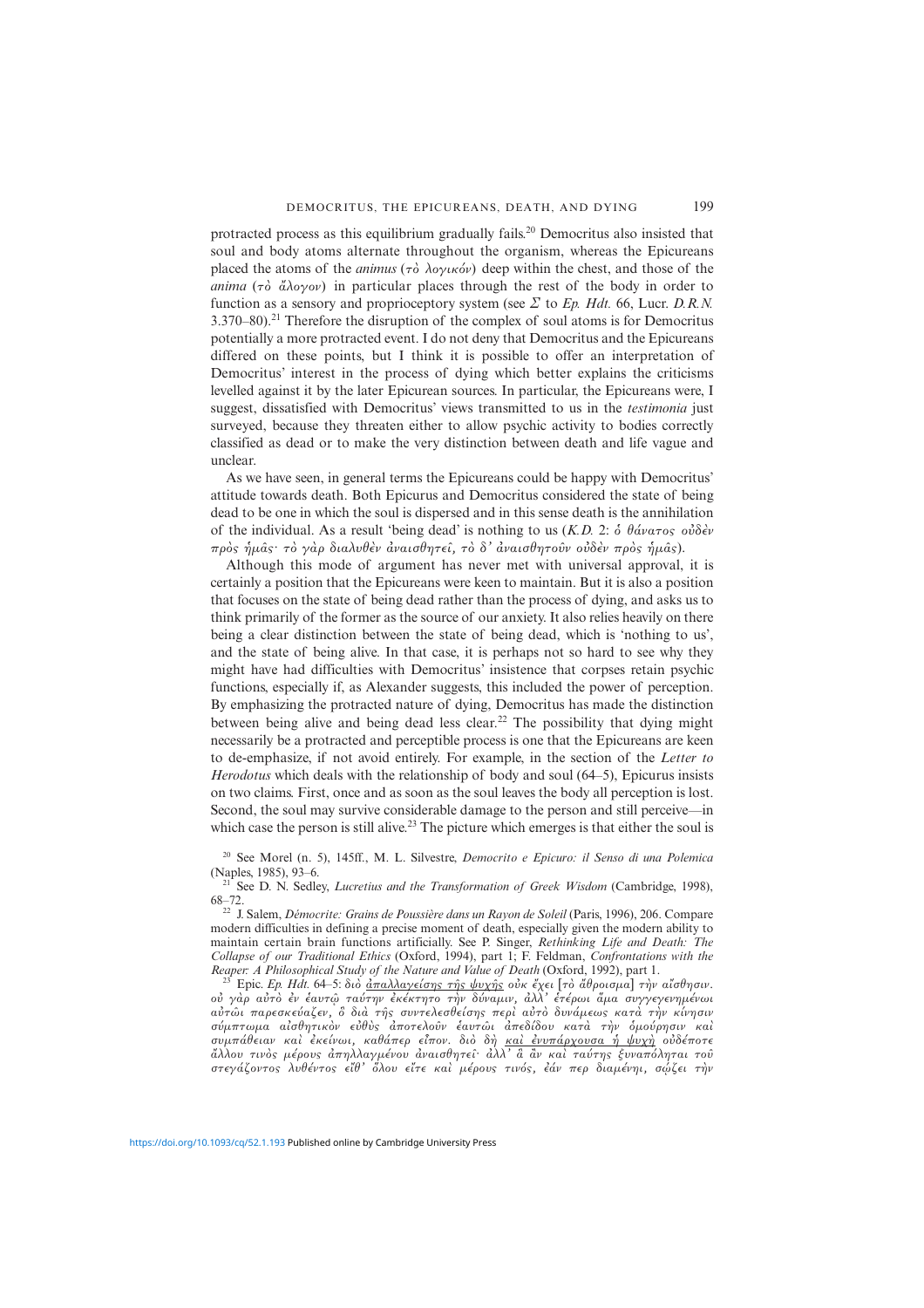### 200 J. I. WARREN

present, one perceives, and is alive, or the soul has departed, one no longer perceives, and has died. Democritus'model of a gradual loss of life is implicitly rejected since Epicurus offers no intermediate position between these two.24 The second *Kyria Doxa*, of course, makes a lack of perception an essential characteristic of the state of being dead—and it is this anaisthesia which guarantees that death is 'nothing to us'. I have already noted that the Epicureans wish to insist on a strict separation between an individual and whatever remains of him after the point of death. Lucretius gives the following picture of someone concerned with his remains, although he says he is convinced that after death there is no sensation.

> proinde ubi se videas hominem indignarier ipsum, post mortem fore ut aut putescat corpore posto aut flammis interfiat malisve ferarum, scire licet non sincerum sonere atque subesse caecum aliquem cordi stimulum, quamvis neget ipse credere se quemquam sibi sensum in morte futurum. (3.870–5)

So whenever you see a man complaining to himself, that it might turn out after death that when his body is laid out he might rot, or might be subject to fire and the jaws of wild animals, then it is clear to see that he does not sound true and that some hidden impulse lies in his heart even though he himself denies that he thinks he will retain any perception when dead.

Here the person betrays a continuing belief that the corpse constitutes his self despite his protestations that he is convinced—like a good Epicurean should be—that there is no perception after death. By being concerned about whether the corpse is left to rot or is cremated or even preyed upon by wild animals he shows that his original claim of non-identification with the body is hollow and insincere.25 Given this Epicurean preoccupation, it is not difficult to see that they would wish to resist the Democritean suggestion that there may indeed be some residual psychic activity in whatever is placed upon a pyre or left open to predation. Whether or not these remains are classified as 'dead', the suspicion would arise that the person still lingers to some extent and we may therefore with justification begin to feel the very sort of concerns which in this passage Lucretius wishes to demonstrate are absurd.

Two sources explicitly refer to this disagreement between Epicurus and his predecessor. The first is a passage from Cicero's first *Tusculan Disputation.*

fac enim sic animum interire ut corpus: num igitur aliquis dolor aut omnino post mortem sensus in corpore est? nemo id quidem dicit, etsi Democritum insimulat Epicurus, Democritii negant. (Cic. *Tusc*. 1.82)

αἴσθησιν. τὸ δὲ λοιπὸν ἄθροισμα διαμένον καὶ ὅλον καὶ κατὰ μέρος οὐκ ἔχει τὴν αἴσθησιν εκείνου ἀπηλλαγμένου, ὅσον ποτέ εστι τὸ συντεῖνον τῶν ἀτόμων πλῆθος εἶς τὴν τῆς ψυχῆς φύσιν. καὶ μὴν καὶ λυομένου τοῦ ὅλου ἀθροίσματος ἡ ψυχὴ διασπείρεται καὶ οὐκέτι ἔχει τὰς<br>αὐτὰς δυνάμεις οὐδὲ κινεῖται, ὥστε οὐδ' αἴσθησιν κέκτηται.

<sup>24</sup> C. Segal, *Lucretius on Death and Anxiety* (Princeton, 1990), 28.

<sup>25</sup> Compare the Ps.-Platonic *Axiochus* 369e3–370b1. Some people have seen in this passage an approximation to the idea of the unconscious. This person rationally believes one thing, but cannot entirely rid himself of some other link to the body. Cf. M. Nussbaum, *The Therapy of Desire* (Princeton, 1994), 202–3. K. R. Gladman and P. Mitsis, 'Lucretius and the unconscious', in K. Algra, M. H. Koenen, and P. H. Schrijvers (edd.), *Lucretius and his Intellectual Background* (Amsterdam, 1997), 215–24, at 217–18, resist ascribing any notion of the unconscious on the basis of this passage. Instead, the person in question holds two conflicting beliefs which undermine one another. This is expressed in the Axiochus passage in terms of a *peritropê.*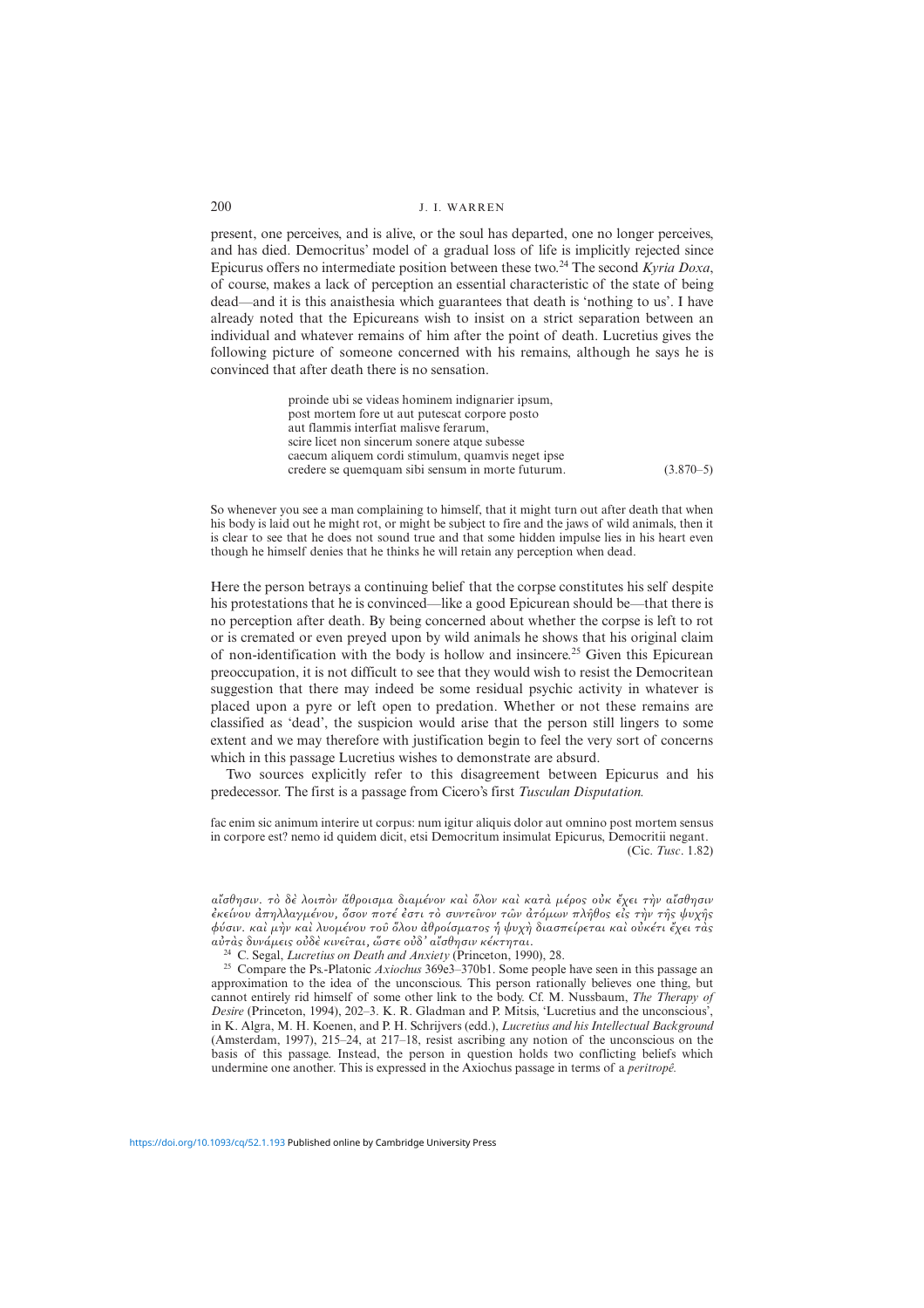Grant then that the soul dies with the body. Surely then there will be no pain or perception at all in the body after death? Indeed no-one does say there will be. Even if Epicurus invents this charge against Democritus, the Democriteans deny it.

Cicero's character M. is arguing that even if the soul does not survive death and fly off towards heaven, death might not be an evil. His main reason for arguing such a thesis is the familiar thought that if the soul does not survive death then there is no *post mortem* sensation and therefore no pleasure or pain or anything else for that matter is perceived after death. In passing, he notes that no one who does hold that the soul does not survive death thinks that there can be sensation and pain after death, and that although no one does in fact say this, the Epicureans accuse Democritus of doing so.

Next, M. points out that although Epicurus made this accusation, it is false. Democritus said no such thing, and the 'Democriteans'oppose Epicurus'attack. Whoever these people are (and even if they are an imagined group of representatives of Democritus'view—since it seems unlikely that there was any distinct Democritean school at this time),  $26$  we can imagine the response they would give and the possible grounds for M.'s support. First, Democritus or his supporters could deny that sensation is one of the psychic functions which persists. After all, the evidence which Democritus used to argue for continued psychic functioning would point only to persistent growth and respiration, not perception. Alternatively (if the report of Alexander of Aphrodisias is accurate), he could instead argue that while any psychic functions remain the subject is not yet 'dead', but merely 'dying'. If, as Celsus relates, Democritus argued that there is no definite criterion for judging a moment of death, then Epicurus is certainly being unfair to him by charging that he is allowing 'the dead' to perceive—since whether or not these people are yet dead is precisely the question that Democritus wants to leave open. Perhaps, then, we should reclassify these still warm bodies as still 'alive'. Democritus can nevertheless agree with Epicurus that when (at last) the individual has died, from that moment on no harm or benefit can apply, since there is no longer a subject to be benefited or harmed.

Even this second response, however, may leave him open to further Epicurean discontent. It is clearly advantageous for the Epicurean project of alleviating anxiety about death for them to concentrate on the state of being dead rather than the process of dying. This latter can—it seems—certainly be painful and therefore in Epicurean terms a harm. The Epicureans did offer some thoughts about the process of dying, but these tend to be rather implausible. For example, Philodemus (in his *De Morte* col. 8) offers a rejoinder to some unnamed opponents who insist that the separation of body and soul must *always* be accompanied by great pain. He allows that there is a certain  $\sigma \nu \mu \pi \hat{\alpha} \theta \epsilon \hat{\alpha}$  between body and soul, but asks rhetorically how death could be a painful experience given that it occurs so quickly—as soon as pain might be felt anaisthesia occurs. The speed of death and the onset of anaisthesia is established by noting how small and mobile the atoms of the soul are, and therefore how quickly they disperse. Philodemus also claims that the dissipation of the soul can even on occasion be a pleasurable experience.27 (The same argument is given at Cic. *Tusc.* 1.82.)

<sup>&</sup>lt;sup>26</sup> There is a discussion of the relevant evidence in Warren  $(n, 1)$ , 23–4.

<sup>&</sup>lt;sup>27</sup> In Gigante's heavily restored text (8.20–4 Gigante): [ε]κ τίνος [δη] κἂν | εἴπ[ωμ]ε[ν άλγηδόν]ο[ς] αἰτία[ν εἶναι] | τὴ[ν τῶν τοιούτων διά]κρισιν λί[αν δε]|δοίκα[σιν, ἧς τάχιστ΄  $d$ ]ποτετελεσ $\mu$ έ $\lbrack\nu\eta s\not\omega a\sigma\theta\eta\tau\eta\sigma o\mu\epsilon\nu;\rbrack$ ... (8.30–4 Gigante): κ] $\ddot{a}\nu$  εί τις επειδήπερ  $\lbrack\dot{\epsilon}\kappa\mid\tau\hat{\omega}\nu\rbrack$ τοιούτω $[\nu]$  συνέστηκεν  $[\check{a}]$ ξιώιη δ $[\grave{\eta}$  | ταρ $]$ αττόντων κατ $\grave{a}$  τὴν σύνκρισ $[\![v\!]$  ού $]$ τως με $\theta$  $\hat{\eta}$ δονής γίν[εσθαι τὰς | τε]λευτάς, οὐκ ἂν ἀπίθαν[ον λέγοι...]. Cf. Sen. *De Prov.* 6.9: ipsum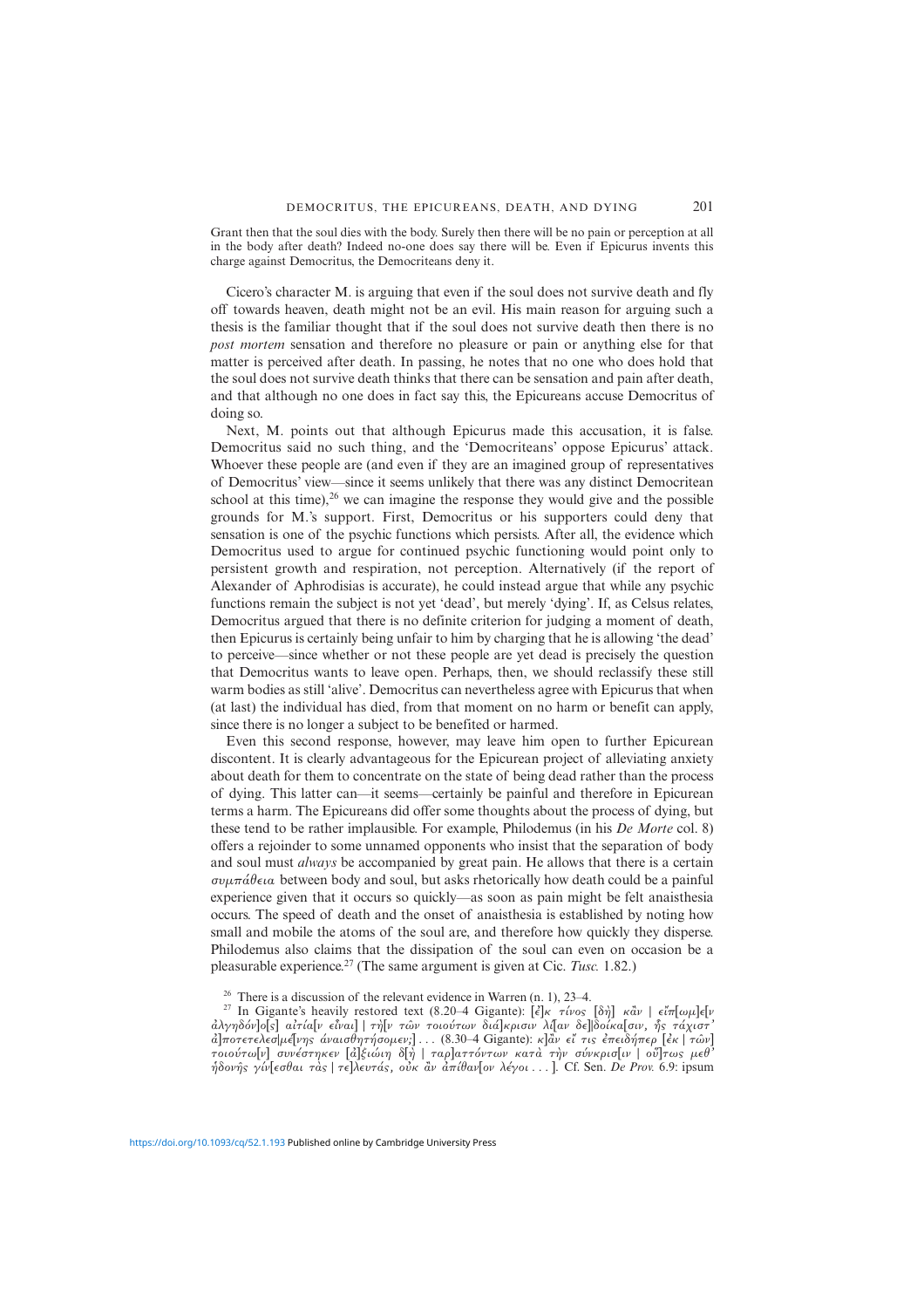#### 202 J. I. WARREN

The most famous example of composure in the face of death provided by the Epicureans is equally peculiar. Certainly, not everyone can be expected to show the same amount of composure as Epicurus, who famously declares on his deathbed that although he is suffering from a terrible kidney complaint, he nevertheless retains his *eudaimonia*. The reason given for this composure is the claim that physical pain can be counteracted effectively by recollecting or anticipating pleasant experiences.28 Epicurus spends his time remembering philosophical conversations, and the pain dissipates. Both Cicero and, later, Plutarch leap eagerly to attack this claim, and make a great fuss about how ludicrous it is (Cic. *Fin.* 2.96–108; Plut. *Non Posse* 1089D–E).

In fact, the extensive Epicurean treatments of death tend not to dwell very much (if at all) on the process of dying except to say in passing that it does not have to hurt too much or last too long, and treat the pain of dying as they treat any pain—as easily avoidable or merely temporary. Sometimes they even peddle the sophism that 'if protracted, pain is tolerable, if intolerable, it does not last long'(that is, because it rapidly produces death).29 It is therefore far better for them if they swiftly move on to discuss the state of being dead, where they are on much safer ground. Lucretius, for example, tends like Philodemus to stress the fragility of the soul's position in the body, implying that dying will be a momentary process as the fragile soul dissipates.30 To be sure, Lucretius does include in his poem pictures of violent and savage pain and mutilation. He describes horrific and fatal injuries sustained during war, for example (see 5.994–8). But while he agrees—as he must since this is the reason why he thinks Epicurean therapy is so necessary—that life can be painful and full of injury, he equally insists that it need not be. These examples serve to turn the reader towards Epicureanism and its promise of constant pleasure and a death that causes no anxiety or pain. The overall message is that life can be lived in pleasure and death need not be painful or lingering.

At this stage it is worth stepping back to ask why, beyond mere scientific curiosity, Democritus was so interested in the study of corpses. We can only speculate on this point, but I suspect that by stressing the gradual dissolution of both body and soul during the process of dying, Democritus was offering empirical support for his materialist conception of the soul, which did not leave room for *post mortem* psychic existence. The soul is mortal because it gradually decays and dissipates in just the same way as the body.<sup>31</sup> Whereas the decay of the body is obvious and uncontroversial, the gradual loss of the soul must be inferred from visible clues such as the continued growth of fingernails for a period after death. If Democritus was

illud quod vocatur mori, quo anima discedit a corpore, brevius est quam ut sentiri tanta velocitas possit.

 $28$  See the letter to Idomeneus at D.L. 10.22, which Cicero quotes, but thinks was written to Hermarchus, at *Fin.* 2.96.

<sup>29</sup> Epic. *Ep.Men.* 133; *K.D.* 4; *S.V.* 4; Diog. Oin. 42 Smith (lower margin), 105 Smith; Cic. *Tusc.* 2.44; Sen. *Ep.Mor.* 24.14, 78.7; Plut. *De Poet.Aud.* 36B. See Us. 446–7. This argument is a sophism because it trades on an equivocation of the word 'tolerable': (1) it can be endured in the sense of not being very painful; (2) it can be endured in the sense that I can withstand the pain without dying. Arguing that a particular pain is not intolerable (i.e. the contradictory of sense 2) does not suffice to show it is tolerable in sense 1.

<sup>30</sup> Lucr. *D.R.N.* 3.208–30. Cf. Segal (n. 26), ch. 3. Also: *S.V.* 31: πρὸς μὲν τἆλλα δυνατὸν ασφάλειαν πορίσασθαι, χάριν δε θανάτου πάντες άνθρωποι πόλιν ατείχιστον οικούμεν. This image is reused at Philodemus *De Morte* 37.27–9. Cf. Gigante (n. 5), 194.

 $^{31}$  B297: ένιοι θνητής φύσεως διάλυσιν ούκ είδότες άνθρωποι, συνειδήσει δε τής εν τωι βίωι κακοπραγμοσύνης, τον της βιοτής χρόνον έν ταραχαίς και φόβοις ταλαιπωρέουσι, .<br>ψεύδεα περί τοῦ μετὰ τὴν τελευτὴν μυθοπλαστέοντες χρόνου. (= Stob. 4.34.62).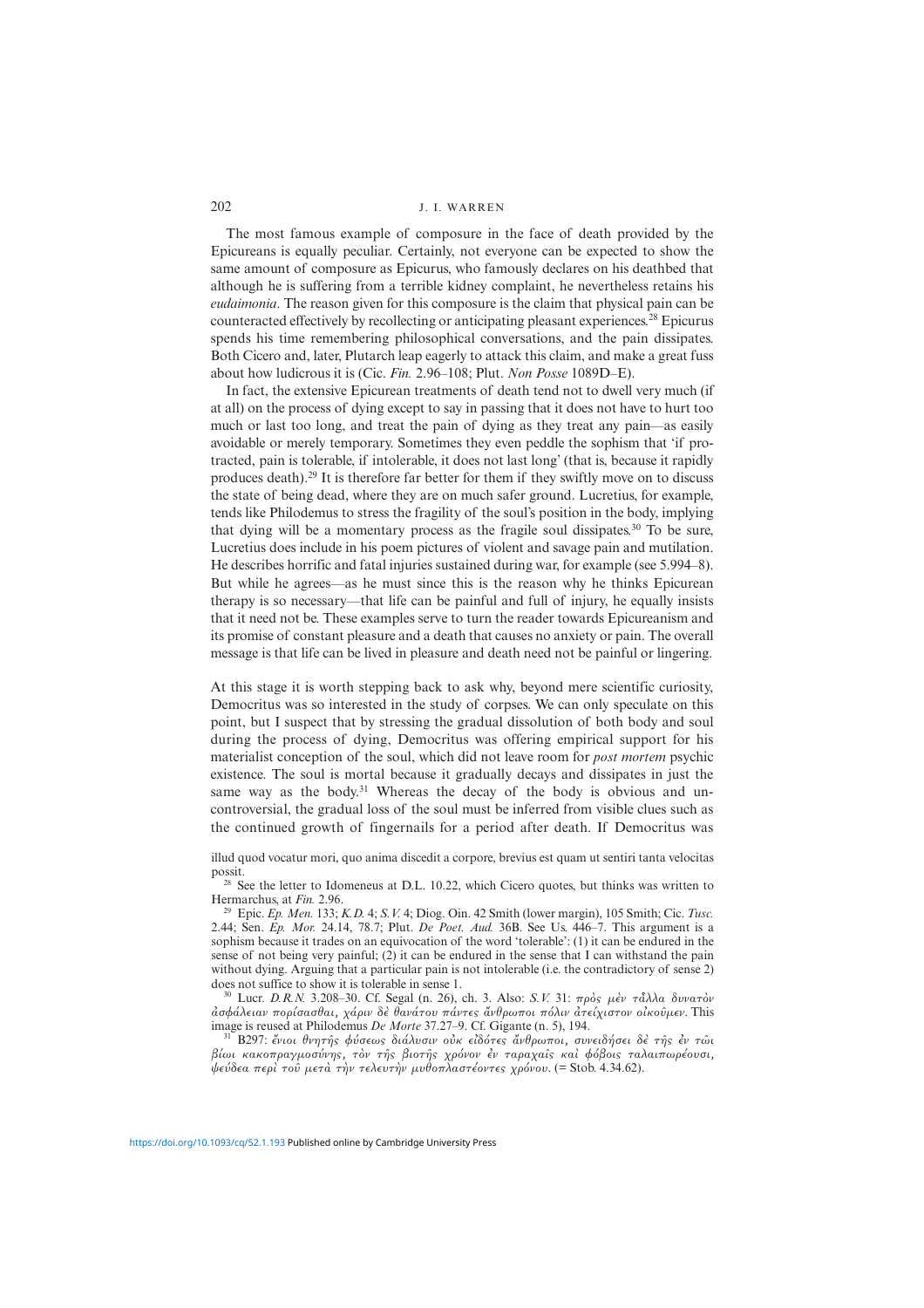arguing against the view that at the moment of death an incorporeal soul departs the body, he would have good reason to stress that there are signs of residual psychic activity in an already decaying corpse. From this he can argue that the soul does not depart the body at the moment of death, but it too gradually dissipates as the body decays. If so, then there is a certain irony in Epicurus'return to a picture of a soul being released from the body at the moment of death. But this materialist version of death as the escape of a delicate soul held within a fragile container is something Epicurus is willing to promote in order to avoid the potentially worrying consequences of allowing a lengthy intermediate period between living and being dead.

To be sure, arguments can be found in Lucretius'third book of the *De Rerum Natura* which also seek to prove the mortality of the soul by the interconnection of body and soul, stressing for example that they grow, mature, and become senile together.32 One of these arguments is particularly interesting.

> denique saepe hominem paulatim cernimus ire et membratim vitalem deperdere sensum; in pedibus primum digitos livescere et unguis, inde pedes et crura mori, post inde per artus ire alios tractim gelidi vestigia leti. scinditur atque animae haec quoniam natura nec uno tempore sincera exsistit, mortalis habendast. (3.526–32)

Then often we see a man pass away gradually and lose his vital sense limb by limb. First we see the toes and nails on the foot lose their colour, then the feet and legs die, and then the tracks of icy death progress creeping through the other limbs. And so, since this nature of the soul is divided and does not step away whole at a particular moment, then it should be thought to be mortal.

It is tempting to read this picture of cold death creeping from the extremities inwards as a deliberate recollection of the effects of hemlock as related in Plato's *Phaedo* 117e4–118a8.33 But here the gradual loss of sensation is made to show that the soul is mortal—quite the opposite to Socrates'preferred conclusion. If I am right, Lucretius and Epicurus inherited this form of argument from Democritus, and are obviously happy to return to this material when arguing for the mortality of the soul and specifically contrast their conclusion with the view that the soul departs from the body instantaneously and intact (*nec uno tempore sincera exsistit*). Nevertheless, in contrast to some of the Democritean *testimonia*, Lucretius avoids saying that the soul continues to function after death, insisting merely that since sensation can be lost gradually *before* death, the soul must be a destructible compound. The emphasis in this passage is certainly on the gradual loss of all sensation rather than any accompanying perception or pain.

Lucretius also talks about the gradual putrefaction of a corpse, but he maintains that this only begins to occur when the soul has been entirely destroyed. Indeed he makes the destruction and dispersal of the soul the cause of the body's decay: 3.341–3, 580–81. In this way he follows Epicurus in insisting on the interdependence of body

<sup>&</sup>lt;sup>32</sup> For the general strategy of stressing the interconnection of body and soul, see Lucr. *D.R.N.* 3.445ff. (body and soul mature and grow old together), 459ff. (body and soul both susceptible to disease), 558ff. Also cf. Diog. Oin. 73.1.8–2.1 Smith:  $\partial \delta \delta \dot{\epsilon}$  φρίτ $|\tau \omega|$  την μύδησιν ἐν|[θυ]μούμενος τὴν | [τοῦ σ]ώματος, πεπει[σ|μένος γε] οὐκ εἶ[ν]αι πά[θος | ἡμεῖν τῆς] ψυχῆς  $d\hat{v}a\hat{u}[0]\theta\eta\tau\omega\omega\sigma\eta s]$ ,  $\omega\delta\delta' \hat{\alpha}\lambda\lambda\omega \omega\delta\delta\omega$ .<br><sup>33</sup> A possibility noted by Kenney ad loc. Of course, Lucretius does here claim that we often

<sup>(</sup>*saepe*) see this occurring and deaths by hemlock can never have been particularly common.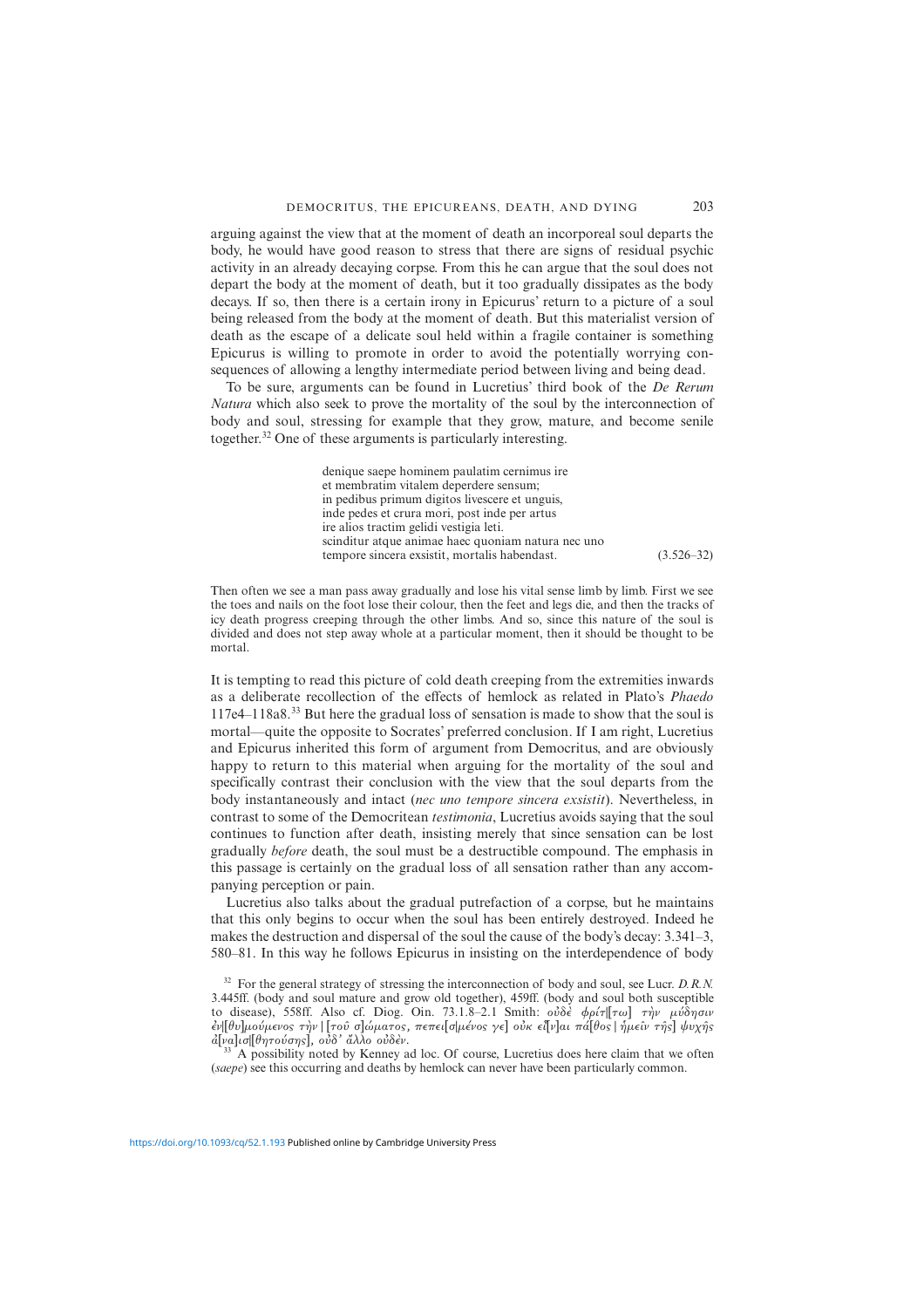and soul. The body acts as a container and protection for the delicate soul (*vas*,  $\tau$ )  $\sigma \tau \epsilon \gamma a \zeta \omega$ ) but it can only function as such a container so long as there is a soul present to maintain and organize the body.34

Elsewhere in Book 3 Lucretius also avoids any hint that the dead or decaying body may still perceive, even though he does describe twitching severed heads and limbs: 642–56. (But even here, at 645–6, he insists that no pain is noticed because the injury is so abrupt.) He does, of course, allow that some psychic atoms remain in a decaying corpse, since these are the matter from which are formed the maggots and other living creatures that emerge from the body (3.713–21, cf. 2.886–930). Again, Lucretius avoids any implication that the corpse is still in any sense alive, or that any psychic activity persists in the decaying body. Rather, some of the atoms that once functioned as part of the soul may remain and can be recycled to form other ensouled creatures.

The second of the sources which point to a rift between Democritus and Epicurus comes from Proclus'commentary on Plato's *Republic.*

τὴν μὲν περὶ τῶν ἀποθανεῖν δοξάντων ἔπειτα ἀναβιούντων ἱστορίαν ἄλλοι τε πολλοί τῶν παλαιῶν ἤθροισαν καὶ Δημόκριτος ὁ φυσικὸς ἐν τοῖς Περὶ τοῦ  $A$ ιδου γράμμασιν, καί τον θαυμαστον έκείνον Κωλώτην, τον Πλάτωνος εχθρόν, Επικούρειον όντα πάντως έδει [τα τού] καθηγεμόνος τῶν Επικούρου δ[ογμάτων] μή αγνοήσαι μηδέ αγνοήσαντα ζητεῖν, πῶς τὸν αποθανόντα πάλιν αναβιώναι δυνατόν. ούδε γάρ ο θάνατος ήν απόσβεσις, ως έοικεν, της συμπάσης ζωής τοῦ σώματος, ἀλλ' ὑπὸ μὲν πληγής τινος ἴσως καὶ τραύματος παρεῖτο, τῆς δε ψυχής οι περί τον μυελον έμενον έτι δεσμοί κατερριζωμένοι και ή καρδία το έμπύρευμα τῆς ζωῆς εἶχεν ἐγκείμενον τῶι βάθει· καὶ τούτων μενόντων αὖθις ανεκτήσατο την απεσβηκυίαν ζωήν επιτήδειον πρός την ψύχωσιν γενόμενον. (Procl. *in Remp*. 2.113.6ff. Kroll)

Many other ancients have put together a discussion of those who appear to have died but revive—including Democritus the natural philosopher in his work *On Hades.* So that wondrous Colotes, Plato's enemy, being an Epicurean, ought not to have been ignorant of the teachings of Epicurus'master, nor to ask in his ignorance how it is possible for someone who is dead to revive once more. For [in Er's case] death was not—so it seems—the dwindling of the whole life of the body, but came about perhaps through some blow or wound, but the bonds of the soul remained rooted about the innermost part and the heart kept the vital fire lying in the depths. And with these remaining, the body was still fitted out for animation and it rekindled the burned-out life.

It is easy to see how readers of the story of Er the Pamphylian from Plato's *Republic* 614b ff. might recall Democritus, especially if he sought to establish the very un-Platonic thesis of the soul's mortality by observing corpses. Er dies in a war and his body is left on the battlefield. But when his comrades return after ten days to gather their dead they notice that his corpse has not decayed at all. (Plato marks how unusual this is by contrasting the bodies of the other soldiers, 614b4–5:  $\frac{\partial u}{\partial \theta} \frac{\partial u}{\partial \theta} \frac{\partial u}{\partial \theta}$ δεκαταίων τών νεκρών ήδη διεφθαρμένων, ύγιης μεν ανηρέθη.)<sup>35</sup> Two days later,

<sup>34</sup> See *Ep. Hdt.* 63–6 and J. Annas, *Hellenistic Philosophy of Mind* (Berkeley, 1992), 147–51.

<sup>35</sup> An undecayed corpse is a sign of divine concern for the fallen warrior: Hom. *Il.* 19.32–9, 24.18–21, 24.413–14. On collecting and identifying the remains of hoplite dead, see P. Vaughn, 'The identification and retrieval of the hoplite battle dead', in V. D. Hanson (ed.), *Hoplites: The Classical Greek Battle Experience* (London, 1991), 38–62, V. D. Hanson, *The Western Way of War: Infantry Battle in Classical Greece* (Berkeley, 1991), 203–9. The defeated army could retrieve their dead only once the victors had left the field and had completed stripping the bodies of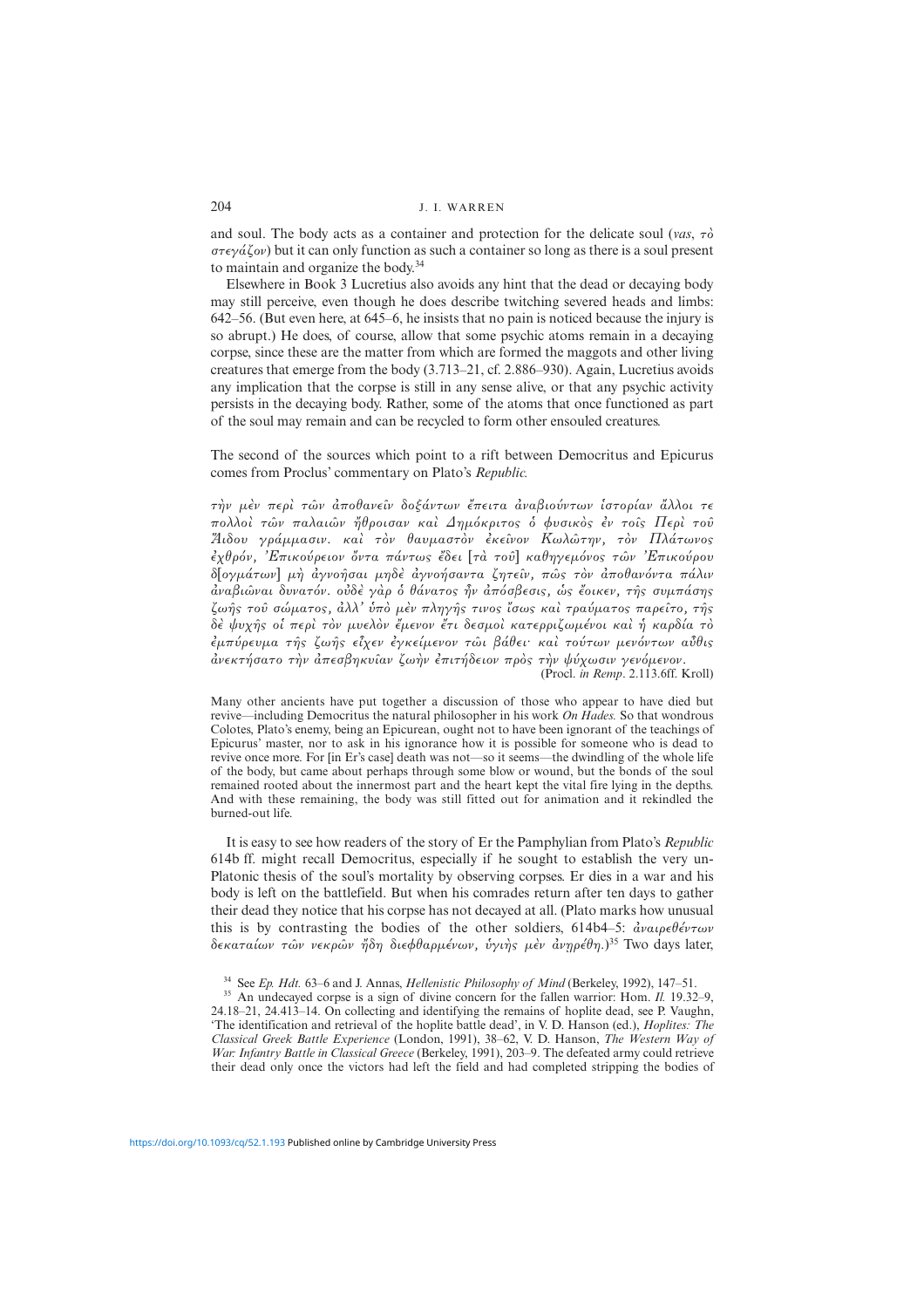when placed on a pyre, Er revives and tells them that in the meantime he has been to the world beyond and has been sent as a messenger to tell mortals about the fate of their immortal souls. Proclus is responding to the Epicurean Colotes'attack on Plato's story of Er. Colotes argues that Er could not have revived, as Plato says he did, after ten days.36 Proclus responds by pointing out that many natural philosophers have related similar stories, or have thought that such things are possible.<sup>37</sup> He then reproaches Colotes for not knowing this, since one of those natural philosophers was Democritus, Epicurus' philosophical predecessor, writing in a work *On Things in Hades*. 38

Evident once more is Democritus'interest in the notion that the process of dying is gradual and can in fact be reversed. If it takes some time for the process of passing from full psychic functioning (life) to none (being dead), and that process takes the form of a gradual loss of psychic functions as the body/soul complex dissolves, it might indeed be possible for that process to stop and perhaps even reverse.39 Whether Colotes disapproved merely of this particular story of revival, or opposed the very possibility of anything like this happening, is unclear.40

There is in any case a pleasing irony in Proclus'use of a renowned materialist to support a Platonic text against the attacks of Democritus'own materialist successors, especially if I am right in thinking that Democritus'views were constructed as part of a criticism of views like those to be found in Plato. In addition to trading on the common idea that Epicurus is Democritus'successor and therefore ought to be aware of and in agreement with his predecessor's views, Proclus is offering his dialectical move against the background of the known disagreement between Epicurus and Democritus on this matter. The Epicurean opponent is placed in a particularly uncomfortable position. Either Colotes turns out to be ignorant of his predecessor's views and therefore can be presumed to be on shaky ground when criticizing Plato, or he has omitted some important preliminary arguments. Before he can turn to attack Plato, Proclus insists that Colotes ought to be clear about the disagreements within his

trophies. After ten days lying in the open, and prone to predation in a climate such as that in the Mediterranean, the putrefaction of a corpse would be quite advanced. Identification of individuals'remains would be quite difficult after such a period. Cf. Menander *Aspis* 68–72: (Σμ.) ἐν δὲ τοῖς νεκροῖς | πεπτωκότ' εἶδες τοῦτον; (Δα.) αὐτὸν μὲν σαφῶς | οὐκ ἦι  $\epsilon\pi$ ιγνώναι· τετάρτην ήμέραν | ερριμμένοι γαρ ήσαν εξωιδηκότες | τα πρόσωπα. For further details, see B. Knight, *Forensic Pathology* (London, 1991), 47–86.

<sup>36</sup> Colotes is also reported at Proclus' *In Remp.* 2.116.19ff. as arguing that Er could not have been dead for ten days without putrefying. He seems to have offered an extended discussion of this section of the *Republic*, identifying Er with Zoroaster and accusing Plato of plagiarism. Proclus' *In Remp.* 2.109.7ff. summarizes the ensuing debate. Also see 2.105.23ff. for more of Colotes'criticisms.

<sup>37</sup> He gives two lengthy examples of such stories at 2.114.3–116.18.

<sup>38</sup> D.L. 9.46, and Athenaeus 168b refer to a work  $\Pi \epsilon \rho \hat{i} \tau \hat{\omega} \nu \hat{\epsilon} \nu$   $\hat{\mathcal{A}}$ *ιδου*, which Proclus probably intends here. Diels–Kranz print the references to Democritus in Philodemus' *De Morte* as also coming from this work, but there is no evidence that this is correct. H. Gottschalk, 'Democritus FV 68 B1: an amputation', *Phronesis* 31 (1986), 90–1, argues that Proclus takes no more from Democritus than the fact that he mentions the possibility of dying people coming back to life. The explanation Proclus provides is remarkably like a passage from Plato's *Timaeus* 73b. Cf. J. H. Waszink, *Quinti Septimi Florentis Tertulliani De Anima* (Amsterdam, 1947), 529 for a similar suggestion.

<sup>39</sup> Cf. Pliny *N.H.* 7.189–90: similis et de conservandis corporibus hominum ac reviviscendi promisso a Democrito vanitas, qui non revixit ipse.

<sup>40</sup> Tertullian also notes the miraculous preservation of Er's body alongside Democritus' interest in the continued growth of corpses'fingernails (*De An.* 51.2). He accuses both Plato and